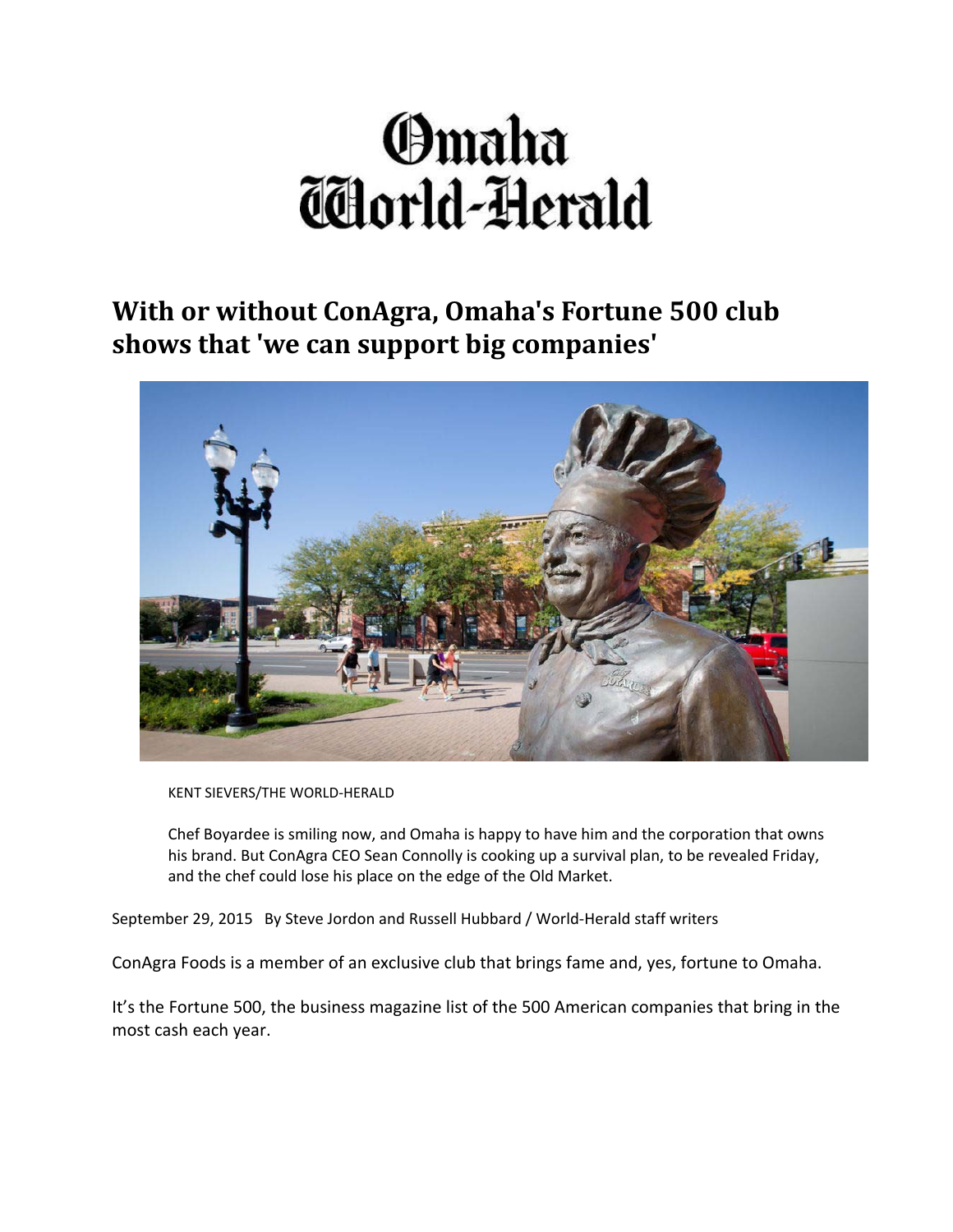Now ConAgra, No. 173 on the 2015 list, is talking about a reorganization that could move its head office away from Omaha, leaving the city with four: Berkshire Hathaway Inc., Union Pacific Corp., Peter Kiewit Sons' Inc. and Mutual of Omaha.

For cities, Fortune 500 companies are precious commodities, said Tony Hendrickson, dean of the Heider College of Business at Creighton University.

"Because Fortune 500 firms are large, visible and of a limited number, they become key targets for communities to acquire and maintain," Hendrickson said.

Scott DeCarlo, list editor for Fortune magazine, said making the Fortune 500 list is a big deal not only for a company but also for its home city and state.

"It's sort of like a prestige thing," he said. "It's an emblem they can wear on their chest. Omaha's smaller in comparison, but these big companies can operate there."

A World‐Herald analysis in 2013 showed that Omaha had the most Fortune 500 companies, per capita, of any major metro area in the country.

Omaha's five Fortune 500 companies give Nebraska more than other states with similar populations: Idaho has three. Hawaii has one. West Virginia and Maine have none.

New York has the most — 55 — followed by Texas with 54, California with 53, Illinois with 34 and Ohio with 23.

Omaha business recruiters feature the city's five Fortune 500 companies prominently.

"Would we like to have more? Sure," said David Brown, president and chief executive of the Greater Omaha Chamber of Commerce. "But corporate headquarters don't move very often. It's an expensive proposition to move a corporate headquarters," both in the cost and the disruptions that occur when people have to change jobs and uproot their families.

Brown said he didn't know what ConAgra would do. ConAgra CEO Sean Connolly said Friday that he would announce this week possible job cuts and any changes to where offices are located. He has indicated that everything is on the table during a top‐to‐bottom review of the company, including the designation of Omaha as the headquarters.

Omaha last gained a Fortune 500 headquarters in 1999, when Union Pacific moved its corporate offices to the city after 30 years in New York City; Bethlehem, Pennsylvania; and Dallas. The railroad itself has been based in Omaha since the late 1800s, but its parent company had hopped around.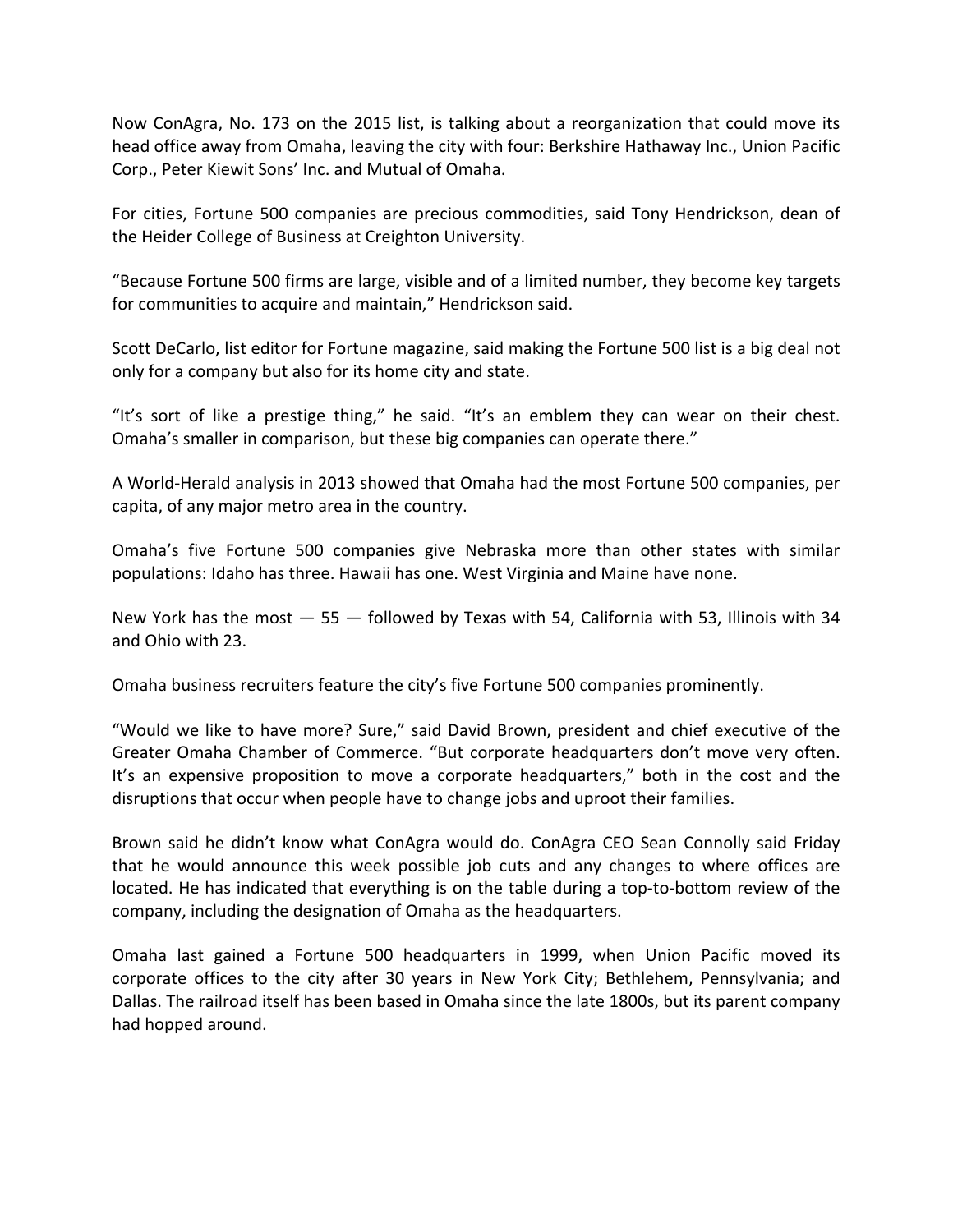"You really want to grow your own, which is what Omaha has done really well over the years," Brown said. All of Omaha's Fortune 500 companies have grown up in the city, starting as much smaller operations.

Bubbling underneath the five Fortune 500 companies in Nebraska are five Omaha members of the Fortune 1000, the next tier of companies, as ranked by gross revenue.

They are ethanol producer Green Plains Inc., online brokerage TD Ameritrade, equipment manufacturer Valmont Industries, communications company West Corp. and trucking company Werner Enterprises.

To make the 2015 Fortune 500, it took about \$5.2 billion of revenue, meaning that Omaha's sixth-biggest company in the ranking, Green Plains, would have to increase sales by almost twothirds to be counted among the 500 largest companies.

The success of the large businesses reflects Omaha's ability to provide opportunities to grow and supply the people who make businesses advance, Brown said.

Hendrickson, the Creighton business dean, said Fortune 500 headquarters have an impact beyond local jobs. They house the head honchos who make the final decisions and are magnets for those who make pilgrimages to influence them, he said.

"Key decision‐makers for suppliers and major customers also tend to travel to headquarters locales to engage those headquarters personnel," Hendrickson said. "A headquarters can become a magnet for attracting other key business leaders who have an opportunity to see your city firsthand."

There is also the matter of community involvement.

"Those executives often serve on community boards and foundations, like the chamber of commerce and United Way," Hendrickson said. "Charitable giving is often spearheaded in the host community. They tend to enrich the fabric of the host community."

Louis Pol, dean of the College of Business Administration at the University of Nebraska at Omaha, said the city's Fortune 500 companies help attract and keep faculty and students in business and other disciplines, such as information technology.

"ConAgra's very important to us," Pol said. The company hires UNO graduates, has an active internship program and uses students and faculty to work on projects for the company.

"It helps us to be able to say that we have five, not four, and that ConAgra is one of them," Pol said.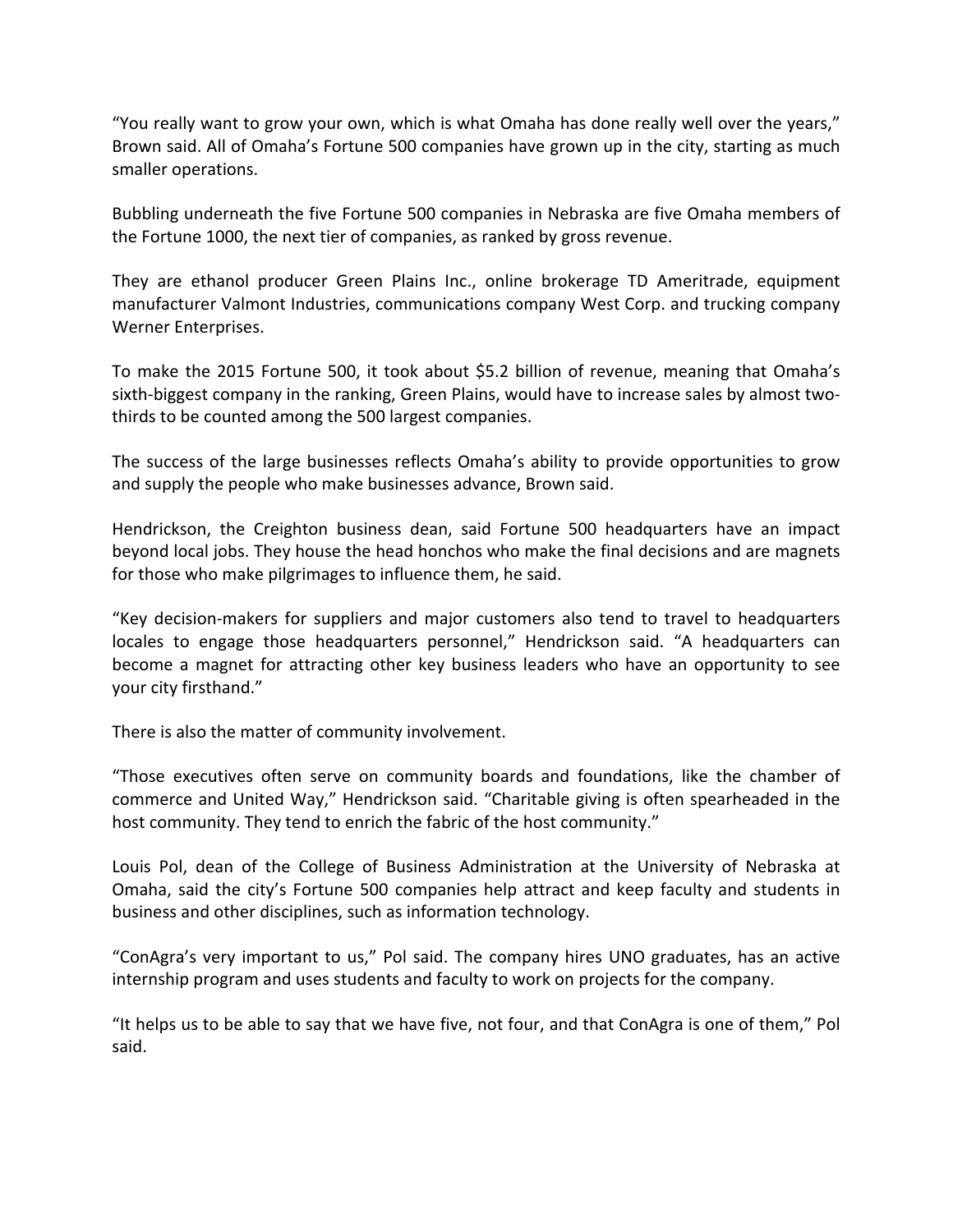If ConAgra moves, he said, people have to realize that within organizations there is "constant change. ... That's the nature of business."

John Boyd Jr., principal with the corporate site selection firm Boyd Cos. Inc. of Princeton, New Jersey, said having several Fortune 500 companies in Omaha suggests a highly developed business infrastructure to support head offices.

Site selection experts would tell their clients that a ConAgra departure doesn't mean Omaha itself has changed, said Boyd, whose clients have included Hewlett‐Packard, Dell, JPMorgan Chase and Time Inc.

"It doesn't necessarily create a black eye for Omaha," he said. "It's specific to the dynamics of what's going on with ConAgra."

But companies often look for new locations by themselves, without the help of a site-selection firm, and may not get an explanation of why another company's headquarters moves, he said. "A headline that Omaha loses the head office of ConAgra, that is a negative brand impact for companies that don't look beyond that."

Omaha wouldn't be the first city, or the last, to lose a Fortune 500 headquarters.

New Jersey recently lost Mercedes' U.S. headquarters to Atlanta and Hertz's headquarters to Fort Myers, Florida. Rubbermaid moved from northern Illinois to Atlanta, and Cadillac moved from Detroit to New York City. Boeing's 2001 move from Seattle to Chicago triggered a wave of such moves, he said.

"Corporate headquarters are more mobile now than ever before," Boyd said. "Given the intense global competition, our clients are placing everything on the table, including the head office. Omaha is not facing a local trend. It's part of a national trend of headquarters mobility."

Chicago, which has been mentioned as a destination for ConAgra, has gained companies because of its airline service, a factor that also has drawn companies to Atlanta and Dallas, he said.

Chicago also is three hours or less from any domestic location, which means a person can travel to a city for business and return the same day. Omaha's nonstop service is more limited and, in some cases, seasonal, meaning that it can take two flights — and at least two days — to carry out most business trips. (That is, for employees who aren't taking a corporate jet.)

Boyd said Omahans may think that the four other Fortune 500 companies are secure in the city.

But Union Pacific's headquarters was in New York City for decades and, in the late 1980s and early 1990s, in Pennsylvania, close to then‐CEO Drew Lewis' home.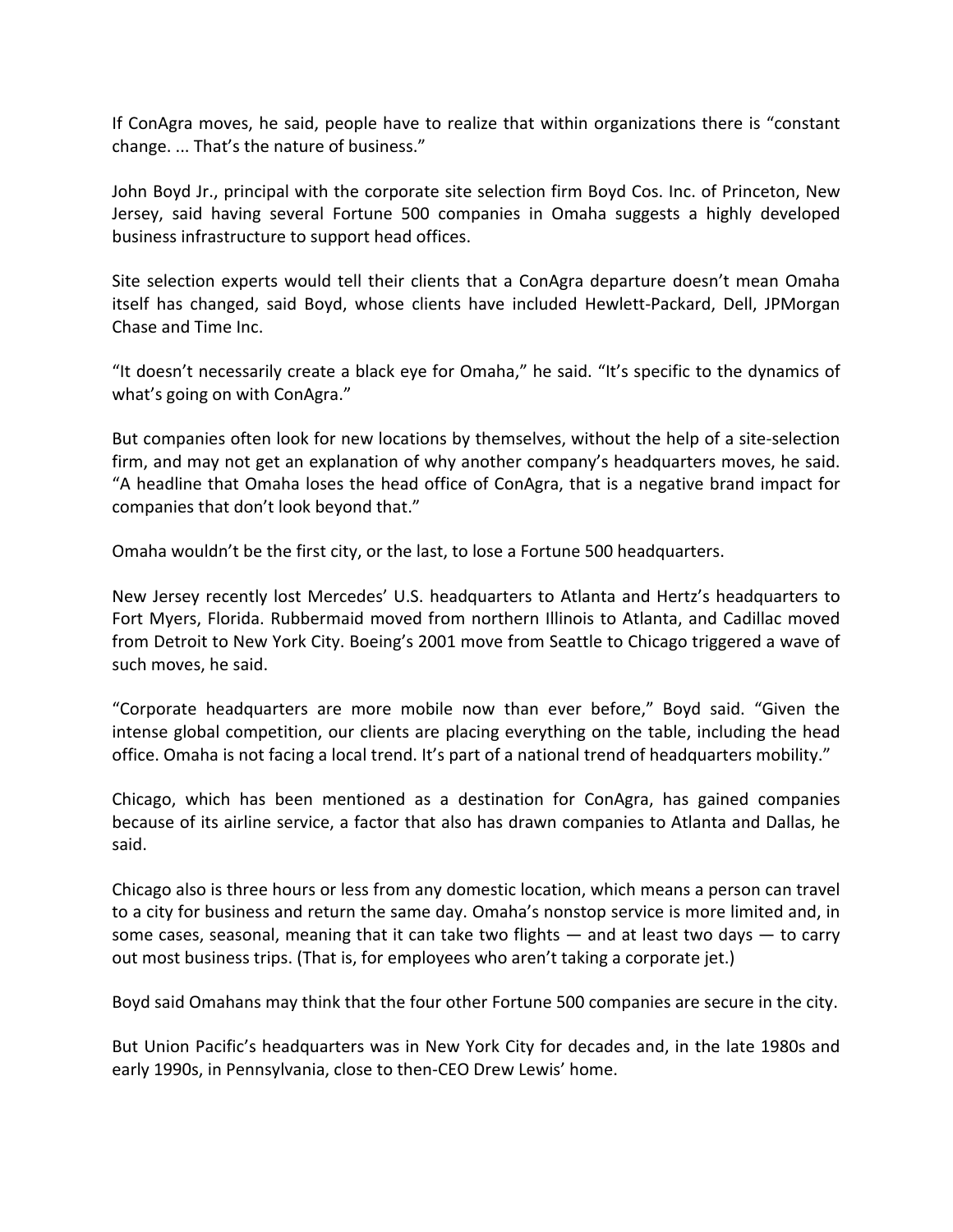Companies that aren't publicly traded, like Omaha's Peter Kiewit Sons' Inc., are less likely to move than publicly traded businesses, Boyd said. And Mutual of Omaha's brand is tied tightly to its hometown.

Berkshire Hathaway Inc. is in Omaha because CEO Warren Buffett, 85, resides here. His board members have been charged with preserving the company's "culture" after he no longer heads the company. Berkshire board members have said the Omaha headquarters is a vital part of that culture.

But Boyd warned: "Never say never. Seattle will attest to that. You may think they're attached at the hip, but you can't assume that in this global economy. The bottom line rules." Boeing had been based in Seattle until decamping for Chicago in 2011.

Brown, the Omaha chamber executive, said business recruiters don't consider Fortune 500 departures as negative reflections on the losing cities because the decisions are based on business factors, such as cutting costs or moving closer to markets, not local city factors.

"We can support big companies," Brown said, and attract people who want careers in business with good opportunities.

If ConAgra leaves, Brown said, "we would tout the fact that we've got four Fortune 500 companies. Even that's a high number for the community's size, and we're proud of the ones we've got.

"But we're still the proud home of five Fortune 500 companies right now."

# *Omaha's Fortune 500 companies*

# **Berkshire Hathaway**

No. 4 on the Fortune 500

What it does: Warren Buffett's mega conglomerate that owns Geico, BNSF Railway and The World‐Herald

How long in Omaha: Started as investment pool in mid‐1950s

Revenue: \$195 billion

Same Fortune 500 rank as 2014

# **Union Pacific**

No. 123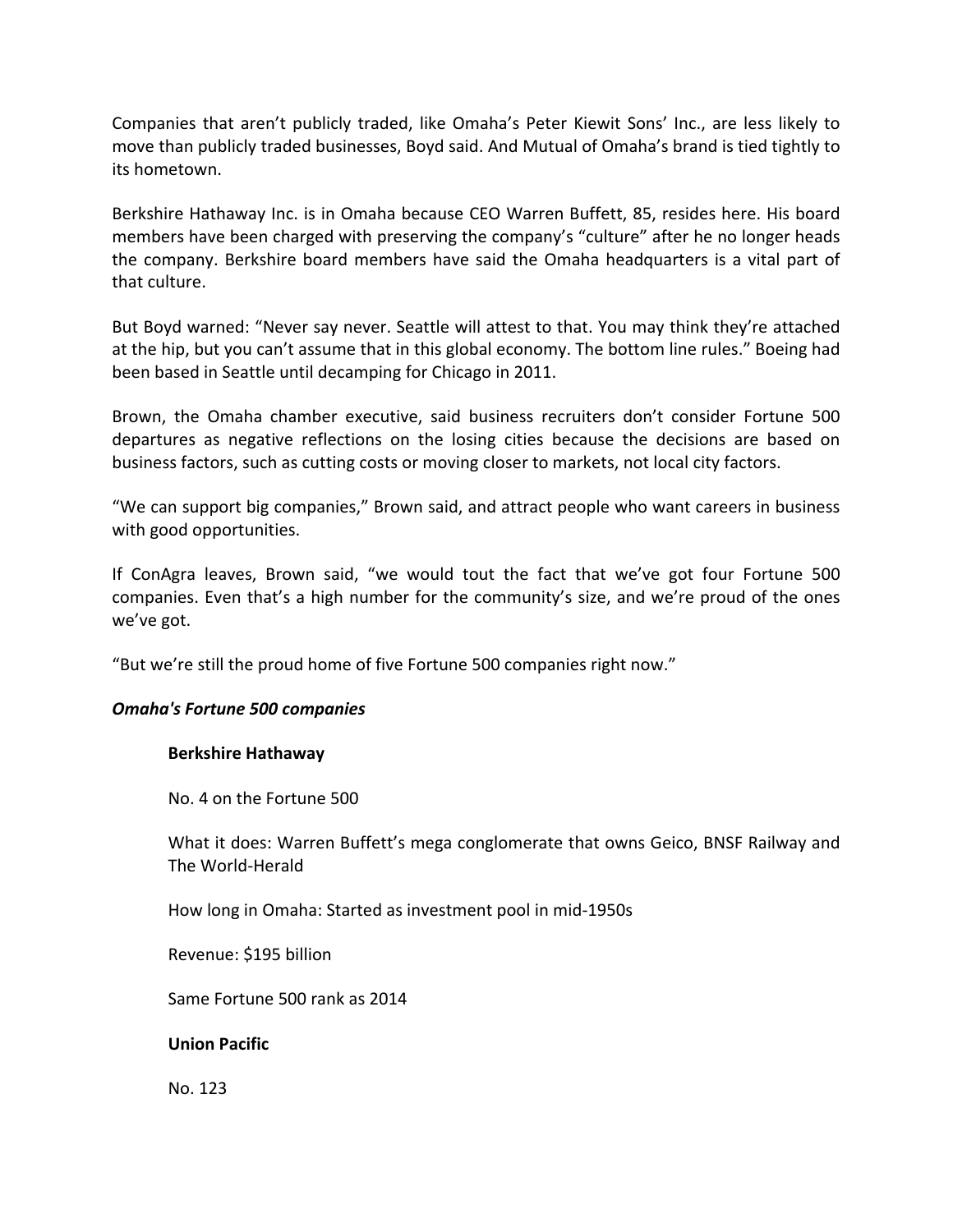What it does: U.S.'s largest rail network, serving 23 Western states

How long in Omaha: First track laid out of Omaha in 1865

Revenue: \$24 billion

Up from No. 135 in 2014

#### **ConAgra Foods**

No. 173

What it does: Packaged food giant that makes Peter Pan peanut butter, Pam spray and other staples

How long in Omaha: Since 1922

Revenue: \$17.8 billion

Up from No. 184 in 2014

## **Peter Kiewit Sons' Inc.**

No. 286

What it does: Construction, engineering and mining; one of world's largest employeeowned companies

How long in Omaha: Since 1884

Revenue: \$10.4 billion

Down from No. 236 in 2014

# **Mutual of Omaha**

No. 391

What it does: Insurance and financial services company known for "Wild Kingdom" TV show

How long in Omaha: Since 1909

Revenue: \$6.9 billion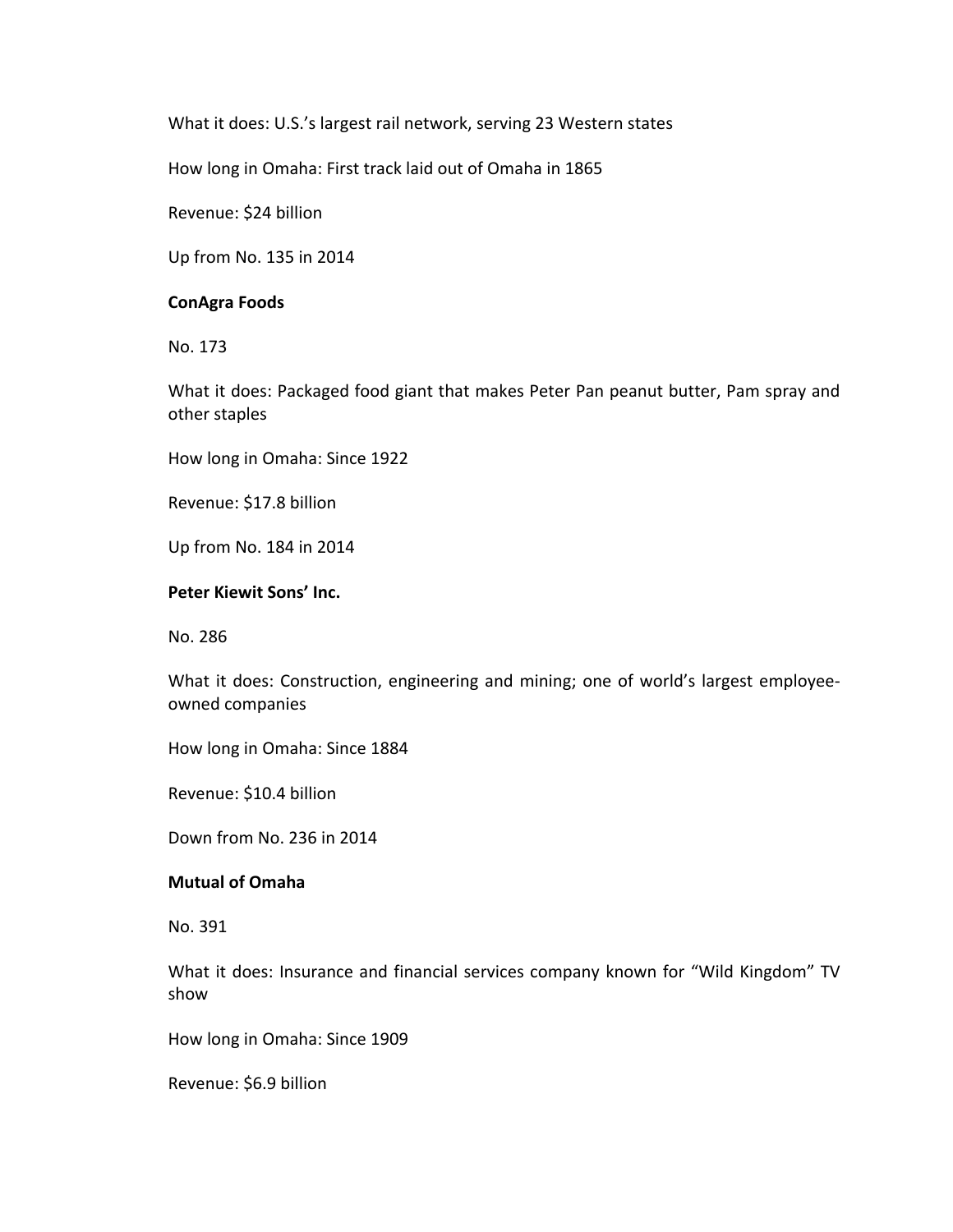Up from No. 392 in 2014

## Fortune 500 across the U.S.

States with the highest number:

## **New York: 55**

J.P. Morgan, Citigroup, Goldman Sachs

## **Texas: 54**

Marathon Oil, Halliburton, Kinder Morgan

# **California: 53**

Apple, Google, Qualcomm

# **Illinois: 34**

Archer Daniels Midland, US Foods, Mondelez International

#### **Ohio: 23**

Procter & Gamble, AK Steel, Sherwin‐Williams

#### *Source: Fortune*

# Nebraska's Five

Nebraska has more Fortune 500 firms than Iowa or other states with similar populations

# **Nebraska**

Population: 1.8 million

Fortune 500 companies: 5\*

#### **Iowa**

Population: 3.1 million

Fortune 500 companies: 2

#### **West Virginia**